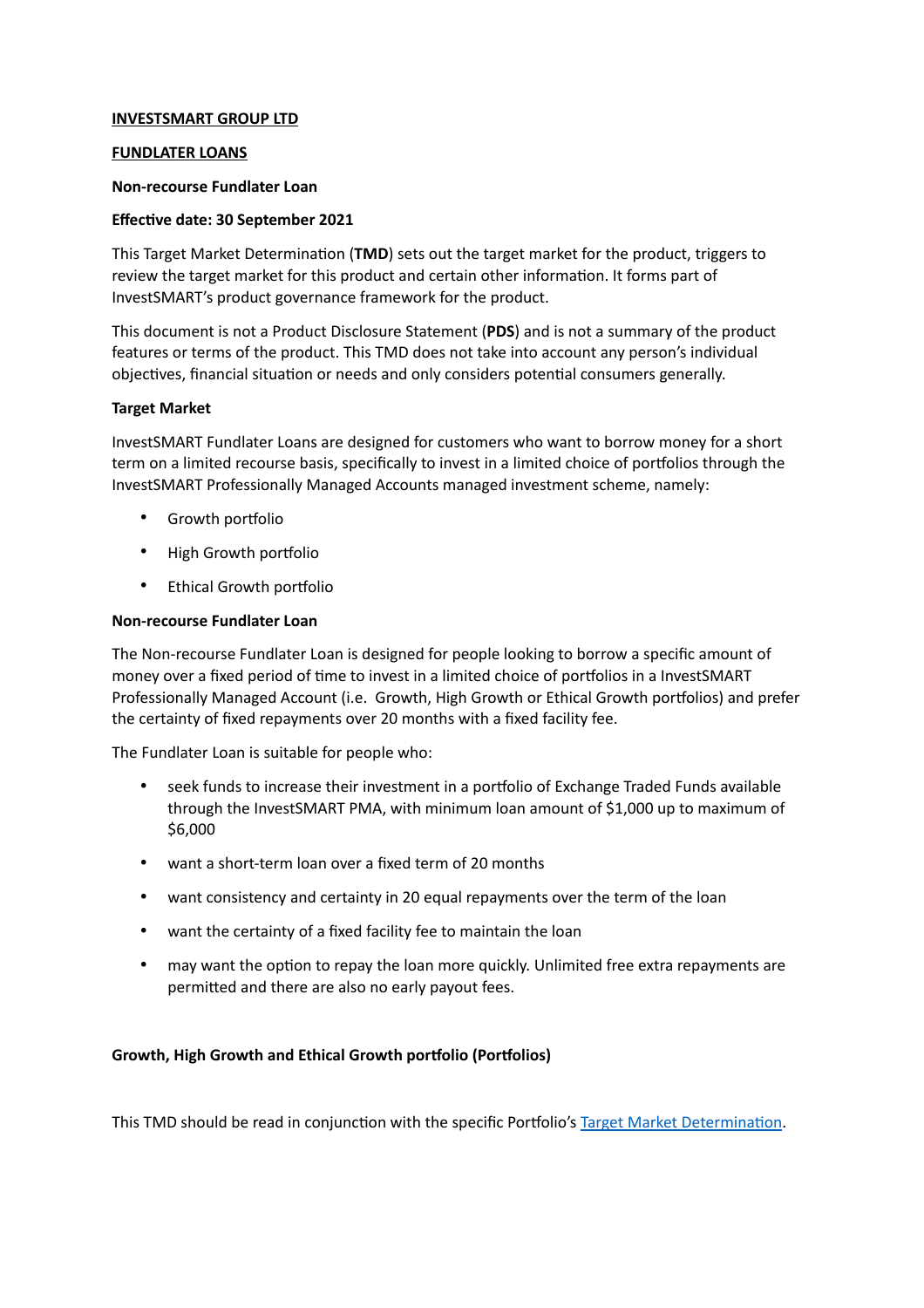Broadly speaking, the Portfolios are designed for people looking for a greater degree of volatility in an actively managed portfolio of ETFs to achieve a greater return over the long-term, to be used as a core or satellite holding within a portfolio where the consumer has a medium to longer term investment timeframe and a high risk/return profile. The Fundlater Loans will magnify the volatility and the returns on these portfolios.

These Portfolios are not suitable for investors seeking a low risk/low return or are seeking capital preservation or guarantees.

# **Distribution conditions**

This product must only be distributed to customers who meet the eligibility requirements in relation to the product.

#### **Eligibility Criteria**

All applicants must:

- be individuals of at least 18 years of age, unless investing through a bare trust with a parent or guardian as trustee
- be a permanent resident of Australia with a valid and verifiable Australian residential and email address, mobile telephone number
- hold an Australian bank account which can be direct debited or used for BPay payments for the duration of the Fundlater Loan.

Applications are only available via the InvestSMART website or Fundlater app.

#### **Reporting**

InvestSMART as issuer and distributor of this product will record details of:

- product related complaints received each month from its customers and distributors.
- any significant dealing which is not consistent with this TMD. Reporting must be within 10 business days of becoming aware of such dealing.
- sales data including number of accounts opened and cancelled monthly.

#### **Reviewing this document**

We will review this TMD within 15 months from the first effective date to ensure it remains appropriate. Thereafter, regular reviews will be completed within 3 years from the completion of the last review.

We will also review this TMD if:

- we make a material change to the product or the terms and conditions of the product
- we make a change in our acceptance criteria that impacts on the suitability of the product for the target market
- we make a material change to the distribution conditions of the product
- we discover a relevant and material deficiency in the products' disclosure documentation